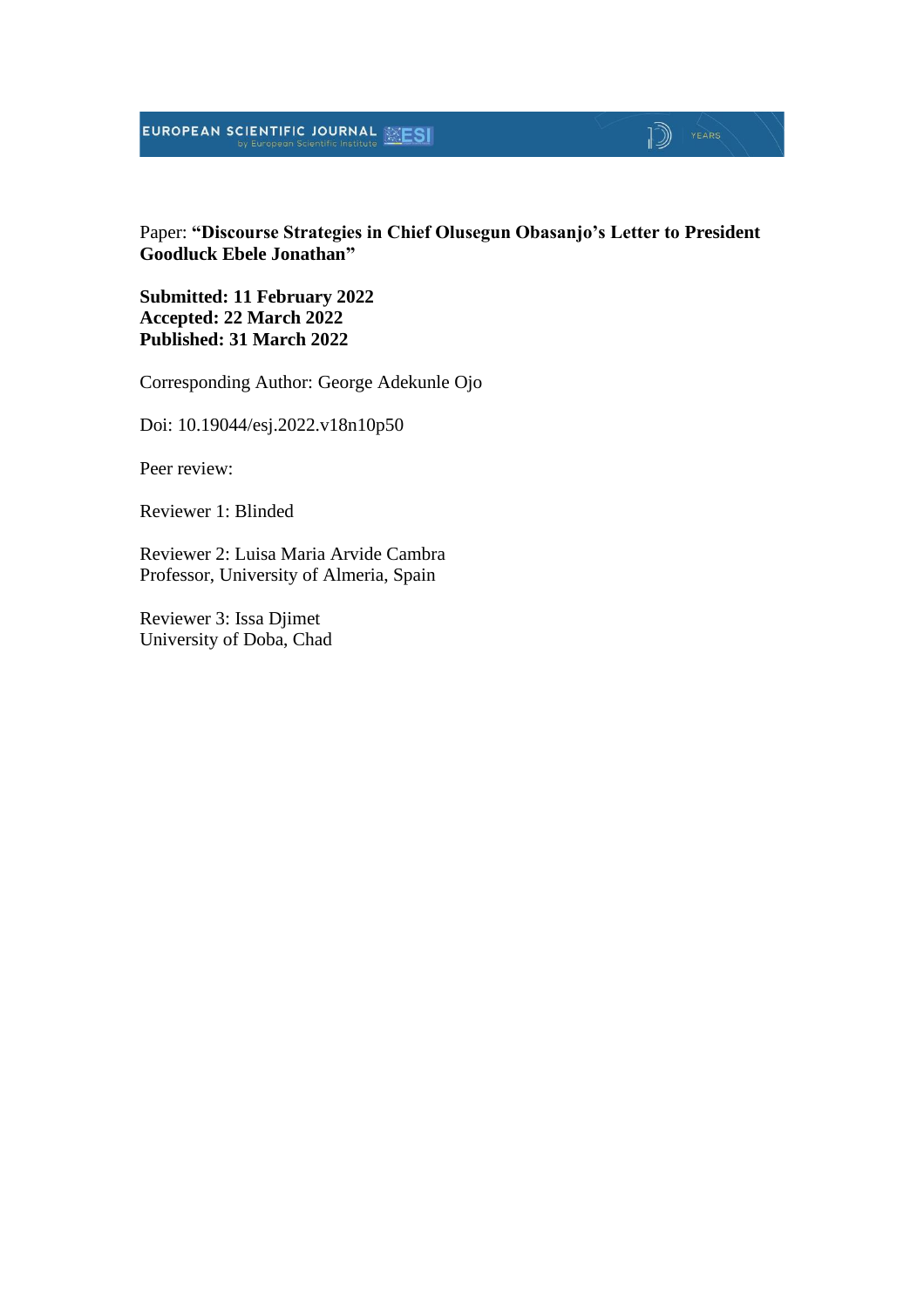# **ESJ** *Manuscript Evaluation Form 2021*

This form is designed to summarize the manuscript peer review that you have completed and to ensure that you have considered all appropriate criteria in your review. Your review should provide a clear statement, to the authors and editors, of the modifications necessary before the paper can be published or the specific reasons for rejection.

Please respond within the appointed time so that we can give the authors timely responses and feedback.

NOTE: ESJ promotes peer review procedure based on scientific validity and technical quality of the paper (not perceived the impact). You are also not required to do proofreading of the paper. It could be recommended as part of the revision.

*ESJ editorial office would like to express its special gratitude for your time and efforts. Our editorial team is a substantial reason that stands ESJ out from the crowd!*

| Date Manuscript Received: 14 January<br>2022                                                                  | Date Review Report Submitted: 20<br>January 2022         |  |
|---------------------------------------------------------------------------------------------------------------|----------------------------------------------------------|--|
|                                                                                                               | Manuscript Title: DISCOURSE STRATEGIES IN CHIEF OLUSEGUN |  |
| <b>OBASANJO'S LETTER TO PRESIDENT GOODLUCK EBELE JONATHAN</b>                                                 |                                                          |  |
| ESJ Manuscript Number: 0155/22                                                                                |                                                          |  |
| You agree your name is revealed to the author of the paper:<br>N <sub>0</sub>                                 |                                                          |  |
|                                                                                                               |                                                          |  |
| You approve, your name as a reviewer of this paper, is available in the "review history" of the<br>paper: Yes |                                                          |  |

You approve, this review report is available in the "review history" of the paper: Yes

#### **Evaluation Criteria:**

**Please give each evaluation item a numeric rating on a 5-point scale, along with a thorough explanation for each point rating.**

| <i><b>Questions</b></i>                                                     | <b>Rating Result</b><br>[Poor] $1-5$<br>[Excellent] |
|-----------------------------------------------------------------------------|-----------------------------------------------------|
| 1. The title is clear and it is adequate to the content of the<br>article.  |                                                     |
| The title is adequate to the content though it does not mention SFL clearly |                                                     |
| 2. The abstract clearly presents objects, methods and<br>results.           |                                                     |